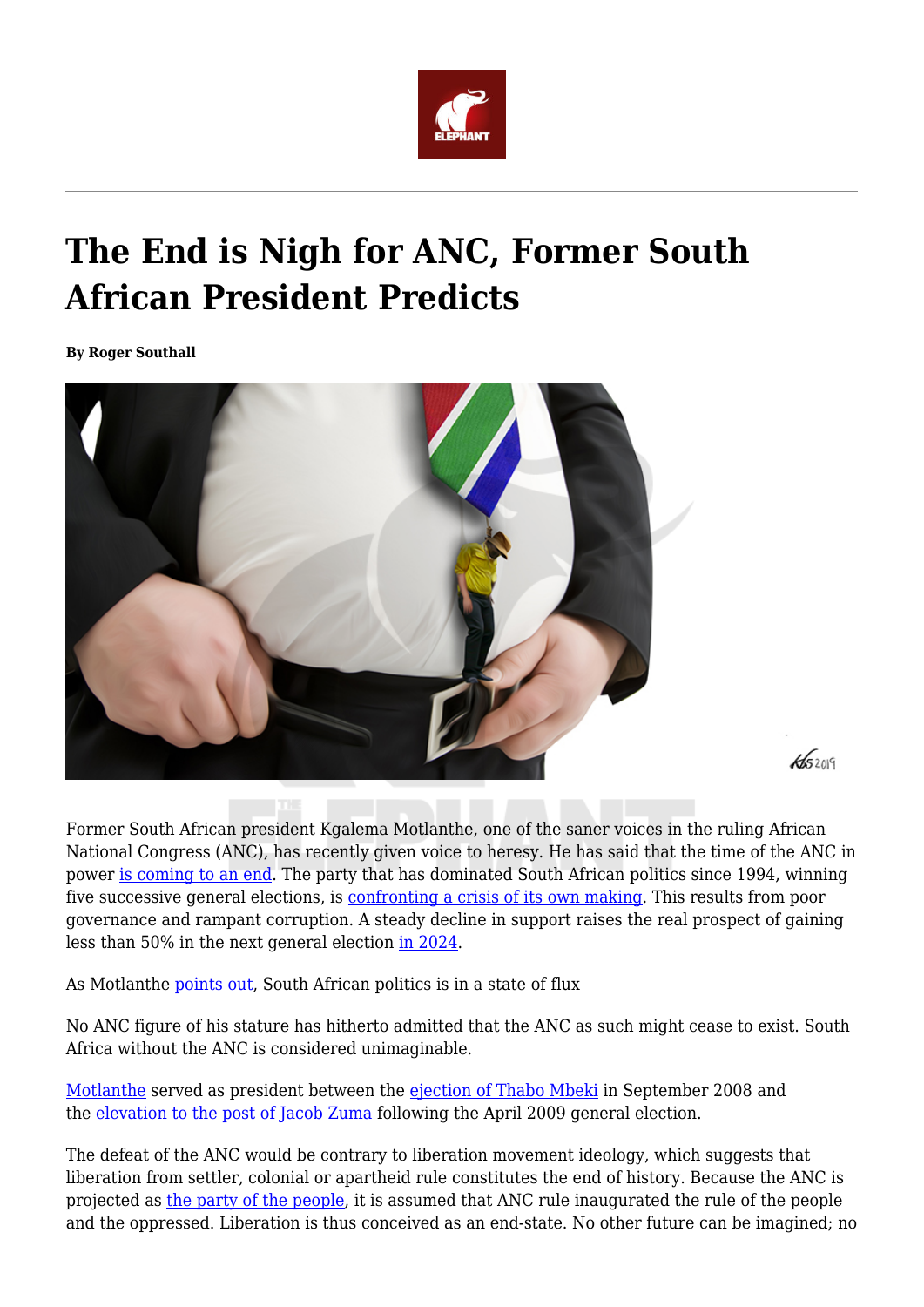other future can be regarded as legitimate.

Yet South African history shows that political parties do not last forever. They fragment, they coalesce, and they change their identities as the political landscape changes.

Faced by the consequences of its poor governance, many in the ANC's top ranks are worried about its declining popular support. If it loses its outright majority in the [2024 national elections](https://www.eisa.org/wep/southafrica.htm), the ANC will need to enter a coalition with another party. Yet history shows that South African parties that seek to govern by forging unity out of diversity tend to fragment when they are confronted by a fundamental political or economic crisis. Let's recap.

## **Fractious party politics in history**

At the establishment of the [Union of South Africa in 1910,](https://www.sahistory.org.za/article/union-south-africa-1910) Louis Botha's [Het Volk](https://www.britannica.com/biography/Louis-Botha) of the old Transvaal combined with Prime Minister [Barry Hertzog's](https://www.sahistory.org.za/people/james-barry-munnik-hertzog) Orangia Unie of the Free State and the Cape's [Afrikaner Bond](https://www.britannica.com/topic/Afrikaner-Bond) to form the [South African Party.](https://www.britannica.com/topic/South-African-Party) Subsequently, when South Africa entered the [first world war](https://en.unesco.org/courier/news-views-online/first-world-war-and-its-consequences-africa) in 1914, an outraged Hertzog, who was bitterly opposed to siding with Britain, left the South African Party to form the first iteration of the Afrikaner-based National Party.

In the [1920 election,](https://www.sahistory.org.za/article/south-africas-electoral-history-timeline-1910-2009) the [National Party](https://www.sahistory.org.za/article/national-party-np) won more seats than the South African Party, which was forced to absorb the Natal-based, jingoistic, pro-British [Unionist Party](https://omalley.nelsonmandela.org/omalley/index.php/site/q/03lv03445/04lv03446/05lv03514.htm) to stay in office. However, having alienated the white working class by suppressing the [1922 Rand Revolt](https://www.sahistory.org.za/article/rand-rebellion-1922) – when white workers' resistance to plans by mine-owners to replace them with cheaper black labour resulted in armed rebellion – the South African Party lost the [1924 election](https://www.tandfonline.com/doi/abs/10.1080/00358534808451522?journalCode=ctrt20) to an alliance of the National Party and the [Labour Party](https://open.uct.ac.za/handle/11427/9929).

After being returned to power with an outright majority in 1929, the National Party ran into the headwinds of the [economic depression](https://www.tandfonline.com/doi/abs/10.1080/20780389.1990.10417176). [Jan Smuts,](https://www.britannica.com/biography/Jan-Smuts) the leader of the South African Party and prime minister, came to its rescue in 1933, entering into a coalition with Hertzog. This led to the "fusion" of the South African Party and the National Party into the [United Party](https://www.britannica.com/topic/United-Party) in 1934.

This was treason to the ultra-British wing of the South African Party, which decamped into the Natal-based [Dominion Party](https://artsandculture.google.com/entity/dominion-party/m0kg3c8k?hl=en). More significantly, the formation of the United Party was also sacrilege to the extremist wing of the National Party, which under the leadership of DF Malan crossed the floor of the House of Assembly and formed the opposition, the Gesuiwerde Nasionale Party.

Subsequently, after Hertzog had lost a narrow vote to keep South Africa out of the second world war in 1939, he made way for Smuts as prime minister. Hertzog's supporters either joined the Gesuiwerde Nasionale Party, which became the Herenigde Nasionale Party, or followed other "Hertzogites" into the small Afrikaner Party. An electoral agreement between the Herenigde Nasionale Party and the Afrikaner Party was subsequently to lead to the defeat of Smuts and the United Party government in the [1948 election.](https://theconversation.com/remembering-south-africas-catastrophe-the-1948-poll-that-heralded-apartheid-96928)

The National Party retained power for the best part of the next 40 years. Yet it found it necessary, for reasons both political and economic, to make adjustments to [Prime Minister Hendrik Verwoerd](https://www.sahistory.org.za/people/hendrik-frensch-verwoerd)'s policies of apartheid. It suffered successive breakaways to the right. The first, led by [Albert](https://journals.co.za/doi/full/10.18820/24150509/SJCH46.v1.4) [Hertzog](https://journals.co.za/doi/full/10.18820/24150509/SJCH46.v1.4) (the former prime minister's son) in 1969, saw the formation of the [Herstigte Nasionale](https://omalley.nelsonmandela.org/omalley/index.php/site/q/03lv03445/04lv03446/05lv03472.htm) [Party](https://omalley.nelsonmandela.org/omalley/index.php/site/q/03lv03445/04lv03446/05lv03472.htm), which had little impact.

A more serious challenge was presented by [Andries Treurnicht'](https://www.sahistory.org.za/people/andries-treurnicht)s formation of the Conservative Party in 1982, which grew to become the official opposition in 1987. Its threat was such that it forced the National Party government, now headed by [PW Botha,](https://www.britannica.com/biography/P-W-Botha) to broaden its support base. It increasingly appealed to English-speakers alongside Afrikaners to retain its majority.